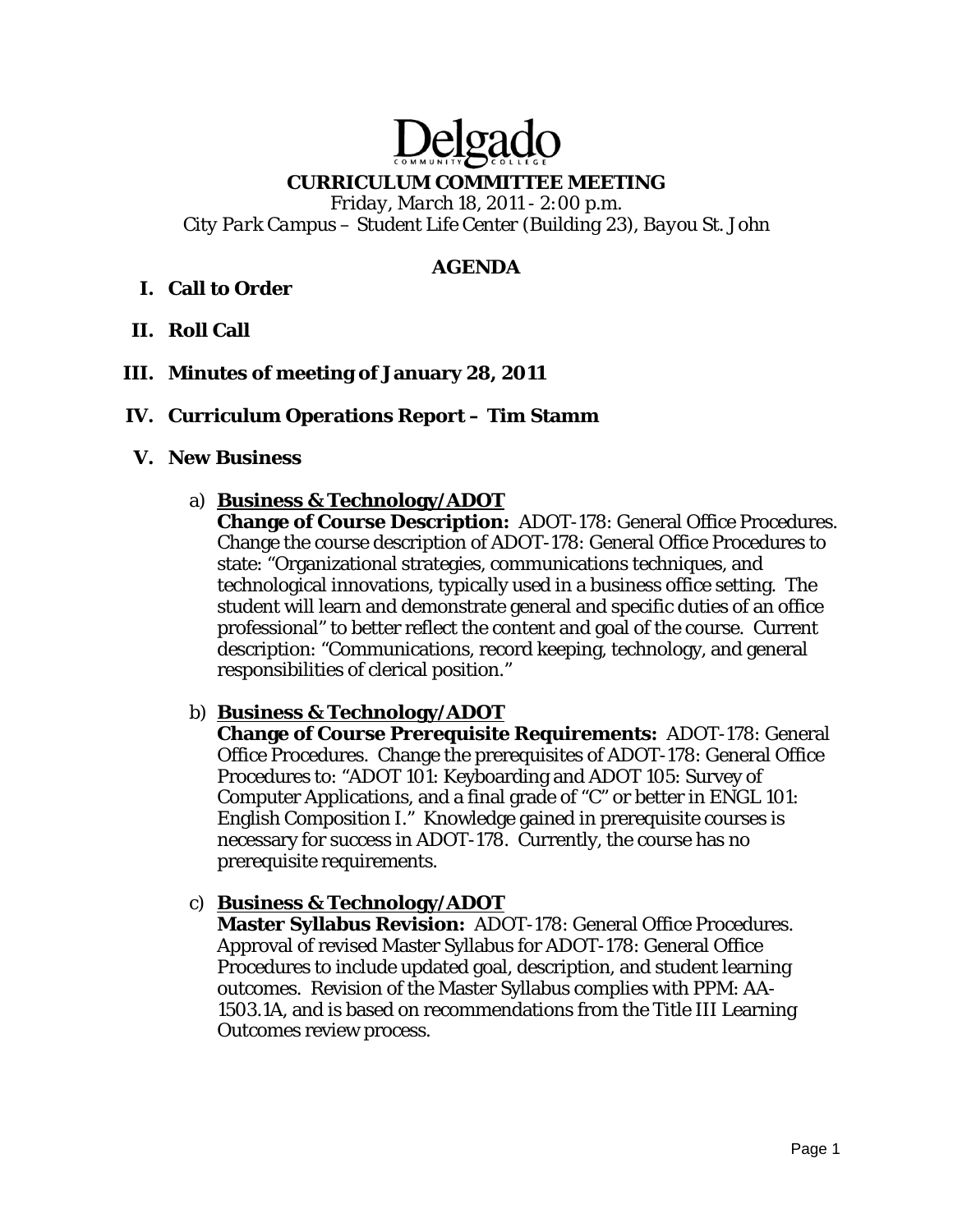## d) **Business & Technology/CMIN**

**Change of Course Prerequisite Requirements:** CMIN-203: Logic and Design I. Change the prerequisite requirements of CMIN-203: Logic and Design I to state: "Eligibility for ENGL-101: English Composition I." Currently, the prerequisite requirements are: "CMIN-201: Computer and Information Literacy OR CMIN-204: Fundamentals of Information Technology and Systems OR ADOT-105: Survey of Computer Applications." Prerequisite knowledge of computer applications and/or computer programming is not necessary for success in this course.

## e) **Business & Technology/CMIN**

**Change of Course Description:** CMIN-244: Introduction to Information Security. Change the course description of CMIN-244: Introduction to Information Security to state: "An introduction to the field of Information Security by virtue of System Security; various threats to an information system, and the security techniques used to fight them are covered. Hacker methods, viruses, worms, bombs, and system vulnerabilities are described with actions that must be taken to thwart them. Existing and planned protection methods and defenses are mapped to the information system threats and attacks" to better reflect the content and goal of the course. Current description: "Selected models for IS/IT security strategies and management. Knowledge of collaborating information security from inside and outside organization prospective. Models, methods, and standards for information security, risk management, and approaches to different roles and trusts in IT systems are also presented."

# f) **Business & Technology/CMIN**

**Change of Course Prerequisite Requirements:** CMIN-244: Introduction to Information Security. Change the prerequisites of CMIN-244: Introduction to Information Security to "CNET-157: Network Systems Basics OR CMIN-204: Fundamentals of Information Technologies and Systems." Current prerequisite requirements: CMIN-203: Logic and Design I AND CMIN-204: Fundamentals of Information Technologies and Systems."

# g) **Business & Technology/CMIN**

**Master Syllabus Revision:** CMIN-244: Introduction to Information Security. Approval of revised Master Syllabus for CMIN-244: Introduction to Information Security to include updated goal, description, and student learning outcomes. Revision of the Master Syllabus complies with PPM: AA-1503.1A, and is based on assessment, research, and review.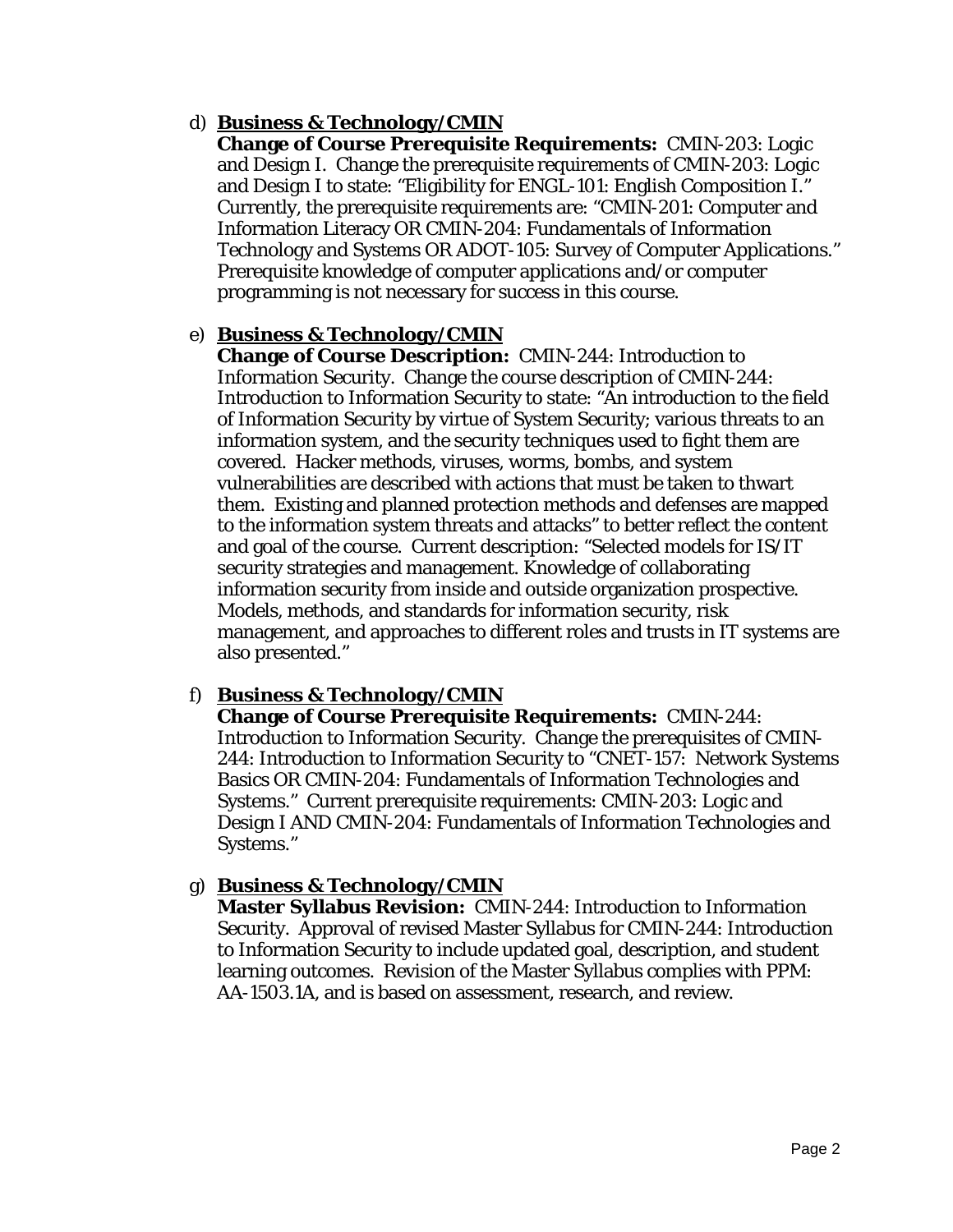## h) **Business & Technology/ADOT**

**New Course:** ADOT-231: Customer Service Help Desk. Creation of a new course, ADOT-231: Customer Service Help Desk, designed to prepare students for success in the career field of information technology support. Course description: "Information technology support techniques and tools. Students learn to respond to problems that arise in the use of computers in the workplace. Students will use and assess technologies that support help desk tasks; and they will address technical support issues in solving problems of computer users as customers. Training and documentation are also covered. Prerequisite: Eligibility for ENGL-101: English Composition I."

## i) **Business & Technology/ADOT**

**New Course:** ADOT-232: Application Software Support. Creation of a new course, ADOT-232: Application Software Support, designed to prepare students for success in the career field of information technology support. Course description: "Support and troubleshooting of the most recent version of popular software packages used in desktop computing. The roles and responsibilities of application software support are taught, with a special emphasis in knowledge and skills needed to support users of desktop computers in business, industry, and the non-profit sector. Installation and configuration are included, with some implications for training and documentation. Prerequisite: "CNET-157: Network Systems Basics OR CMIN-204: Fundamentals of Information Technologies and Systems."

## j) **Business & Technology/ADOT**

**Course Deletion:** ADOT-103: Introduction to Customer Service. Delete the course, ADOT-103: Introduction to Customer Service, from the catalog of course offerings. The course was originally designed as part of a Customer Service/Call Center training program, and has not been offered since 2005.

## k) **Business & Technology/ADOT**

**Course Deletion:** ADOT-104: Customer Service Skills. Delete the course, ADOT-104: Customer Service Skills, from the catalog of course offerings. The course was originally designed as part of a Customer Service/Call Center training program, and has not been offered since 2005.

## l) **Business & Technology/CMIN**

**New Course:** CMIN-218: Game Structure and Character Development. Creation of a new course, CMIN-218: Game Structure and Character Development, designed to expose students to the field of Digital Media. Course description: "Foundations of storyboarding, storytelling, traditional and game-specific story structure; aspects of character development, including physical, psychological, sociological, and verbal. Participants develop game storyboards, levels, characters, and concepts, and then will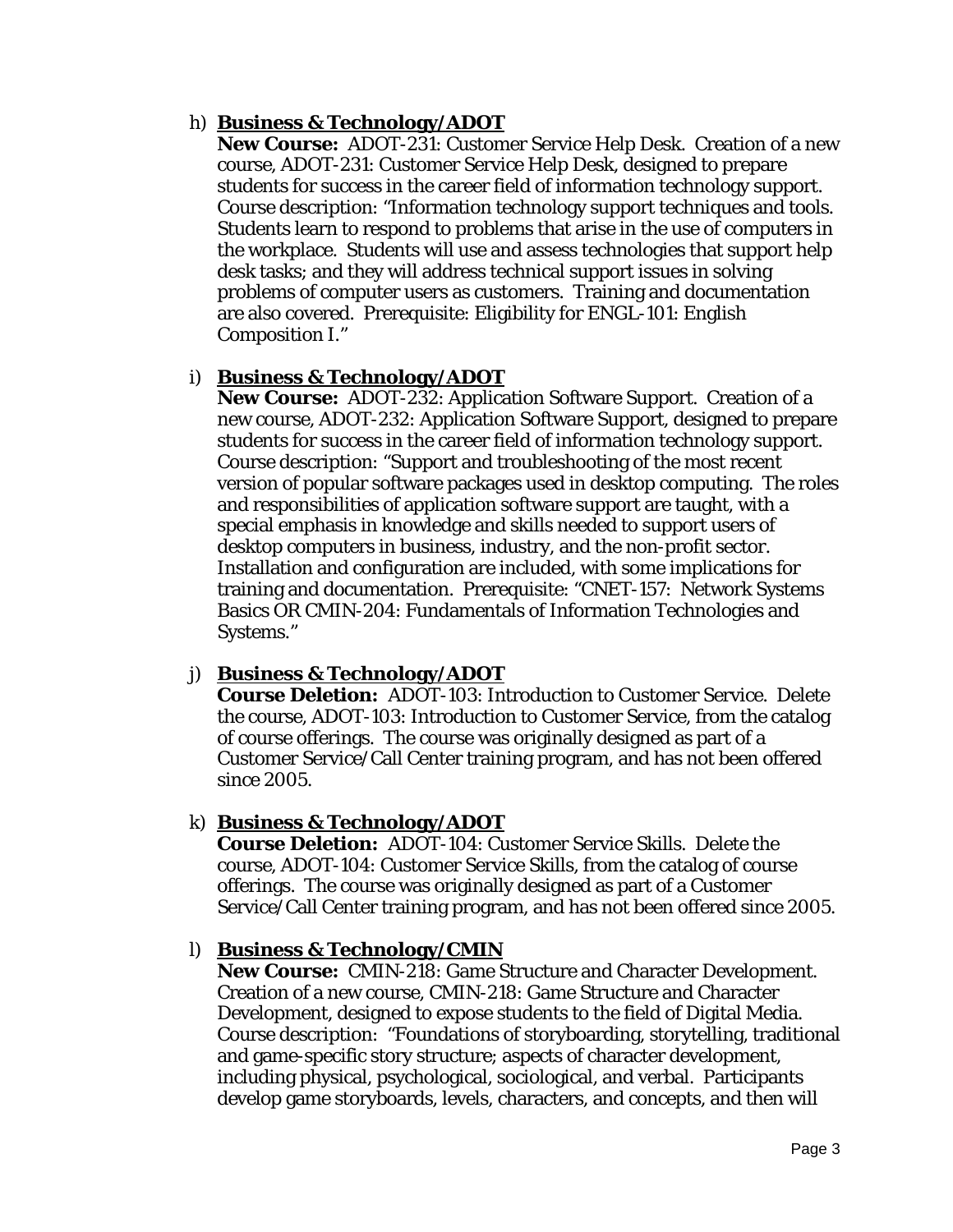integrate their ideas into a game structure. Prerequisite: Eligibility for ENGL-101: English Composition I."

#### m) **Business & Technology/CMIN**

**New Course:** CMIN-246: Introduction to Information Assurance. Creation of a new course, CMIN-246: Introduction to Information Assurance, designed to prepare students for success in the career field of information security. Course description: "Information assurance topics and techniques; the value of securing data both for employees and for an organization. Local, state, and federal privacy management, security policies, and common threats and countermeasures, as well as best practices for information assurance in industry. Prerequisite: "CNET-157: Network Systems Basics OR CMIN-204: Fundamentals of Information Technologies and Systems."

## n) **Business & Technology/CMIN**

**Concept Proposal of a New Program:** Technical Competency Area in Information Security/Assurance. Creation of a new Technical Competency Area (TCA) in Information Security/Assurance consisting of twelve (12) credit hours, and designed to prepare students for entry-level employment as Systems Security Practitioners (SSCP). The proposed TCA may be categorized by Occupational Network Code 15-1071.01: Computer Security Specialists. Individuals working in this field typically plan, coordinate, and implement security measures for information systems to regulate access to computer data files and prevent unauthorized modification, destruction, or disclosure of information. The proposed TCA would use existing courses, including: CMIN-204: Fundamentals of Information Technologies and Systems; CNET-157: Network Systems Basics; CMIN-244: Introduction to Information Security; and CMIN-246: Introduction to Information Assurance.

## o) **Allied Health/PCT**

**Program Termination:** Certificate of Technical Studies in Patient Care Technology. Terminate the Certificate of Technical Studies program in Patient Care Technology. Related Technical Competency Areas (TCAs) and course offerings in Certified Nursing Assisting (CNA), Phlebotomy, and Electrocardiography (EKG) remain active, and are adequate to meet student interest and local workforce employment need.

## p) **Arts & Humanities/VISC**

**Change of Course Title:** VISC-185: Introduction to Photography. Change the title of VISC-185: Introduction to Photography *from* VISC-185: Introduction to Photography *to* VISC-185: Introduction to Film Photography.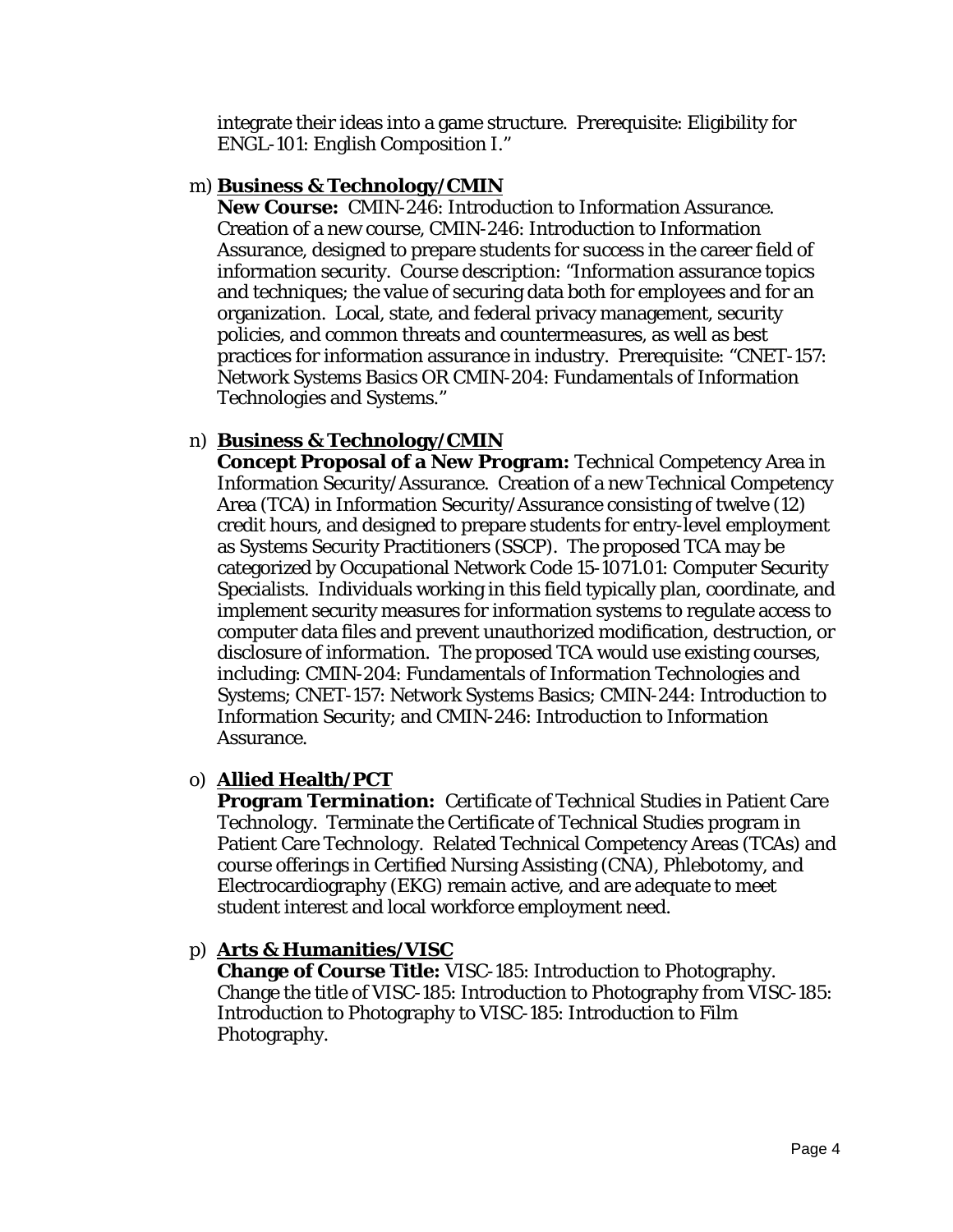## q) **Arts & Humanities/VISC**

**Change of Course Description:** VISC-185: Introduction to Film Photography. Change the description of VISC-185: Introduction to Film Photography to: "Basic analog photography and use of film camera. Covers films, developing, and printmaking." Current description: "Basic photography and use of camera. Covers films, developing, and printmaking." The change in title and course description more accurately describes the purpose and content of the course in relation to contemporary photographic media.

## r) **Arts & Humanities/VISC**

**New Course:** VISC-142: Introduction to Digital Photography (3-3-3/90). Creation of a new course, VISC-142: Introduction to Digital Photography, designed to provide an overview of the use and operation of professional digital camera and image editing software programs. Course description: "Introductory digital photography and use of digital camera. Will cover camera functions and usage of software in order to produce and manipulate digital photographs."

## s) **Arts & Humanities/VISC**

**Change of Course Title:** VISC-242: Digital Photography. Change the title of VISC-242: Digital Photography *from* VISC-242: Digital Photography *to* VISC-242: Advanced Digital Photography.

## t) **Arts & Humanities/VISC**

**Change of Course Description:** VISC-242: Advanced Digital Photography. Change the course description of VISC-242: Advanced Digital Photography to: "Covers upper level digital darkroom techniques and photo manipulation as related to contemporary industry standards and practices." Current description: "Basic digital photography and use of the digital camera. Covers camera functions and usage and software used by the modern digital photographer in manipulation of photographs."

## u) **Arts & Humanities/VISC**

**Program Revision:** Associate of Applied Science in Visual Communication – Graphic Design. Revise the Associate of Applied Science in Visual Communication – Graphic Design; Delete: VISC-185: Introduction to Film Photography from Required Courses in Major; Add: VISC-185: Introduction to Film Photography to VISC Electives; Add: VISC-142: Introduction to Digital Photography to Required Courses in Major; total program hours remain the same.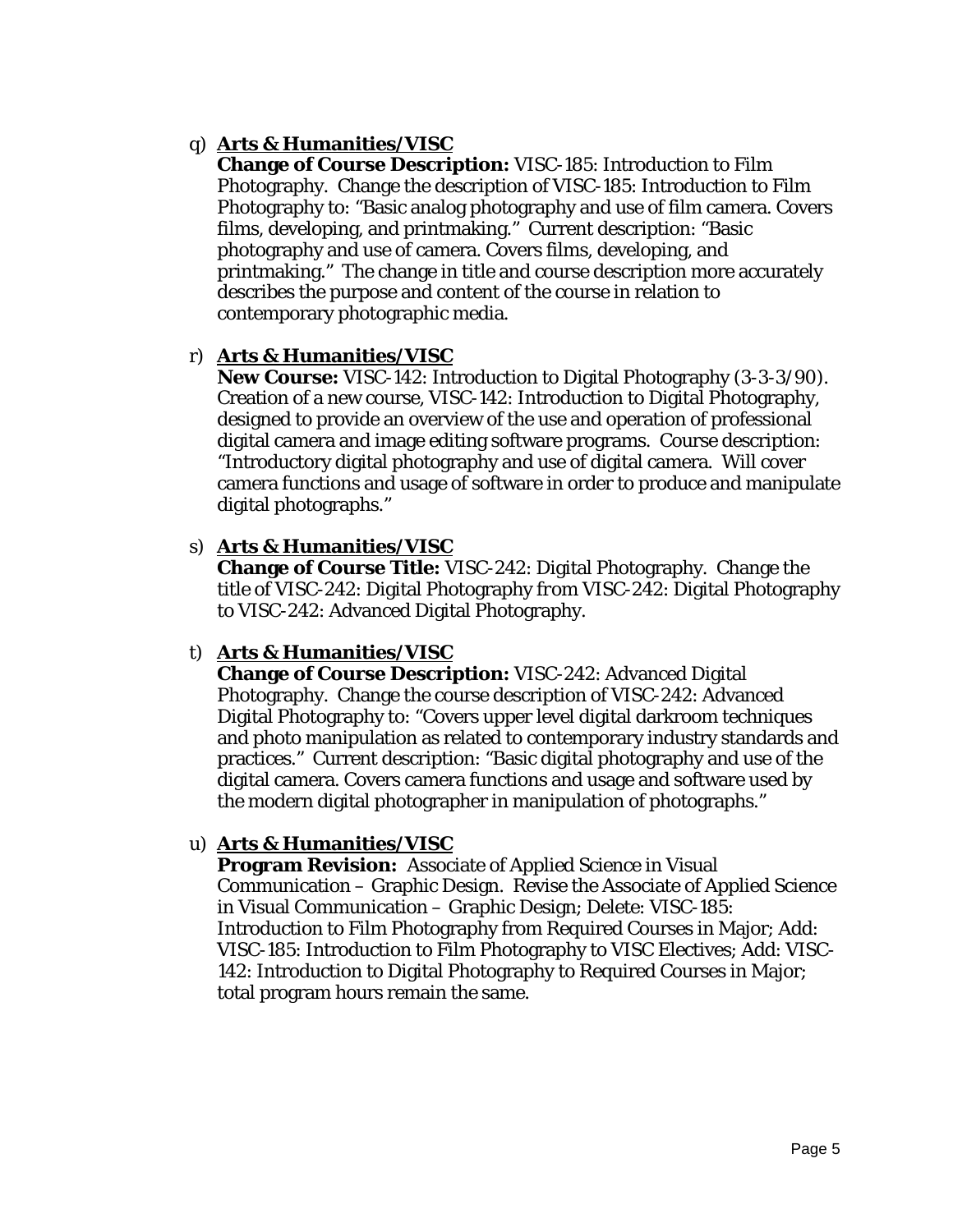#### v) **Business & Technology/BUMG**

**Program Revision:** Associate of Applied Science in Business and Management. Revise the Associate of Applied Science in Business and Management: Delete: MATH-120: Mathematics Survey with Applications from General Education Requirements; Delete: ECON-201: Macroeconomics from Required Related Courses; Concentration in General Business: Add: ECON-201: Macroeconomics to Required Courses in Concentration; Delete: three (3) hours from the list of courses for selection by rubric, selection decreases *from* twelve (12) *to* nine (9), concentration hours remain the same; Concentration in Entrepreneurship/Small Business Management: Add: ACCT-222: Computerized Accounting Using Quickbooks to Required Courses in Concentration; Add: BUSG-115: Starting a New Business to Required Courses in Concentration; Delete: BUSG-121: Business Mathematics from Required Courses in Concentration; Delete: BUSG-115: Starting a New Business from the list of courses for selection in Concentration; Delete: Any Course with the ACCT prefix from the list of courses for selection in Concentration; Add: BUSG-121: Business Mathematics to the list of courses for selection in Concentration; Delete: one (1) course selection from the list of courses for selection in Concentration, selection decreases *from* three (3) courses *to* two (2) courses; Required Courses in Concentration increase *from* three (3) courses *to* four (4) courses, concentration hours remain the same; Concentration in International Business: Add: ECON-201: Macroeconomics to Required Courses in Concentration; Delete: one (1) course selection from the list of courses for selection in Concentration, selection decreases *from* three (3) courses *to* two (2) courses; Required Courses in Concentration increase *from* three (3) courses *to* four (4) courses, concentration hours remain the same; Total program hours decrease *from* **66** *to* **60**.

#### w) **Communication/ENRE**

**New Course:** ENRE-110: English Composition I for Non-Native Speakers (6-0-6/90). Creation of a new course, ENRE-110: English Composition I for Non-Native Speakers, designed to assist non-native speakers of English develop strategies for successful writing, including evaluation of audience and purpose, gathering of ideas, organization, drafting, revising, editing, and proofreading. Students will also develop skills in critical reading, critical thinking, and problem solving to improve fluency in written English. Course description: "A college-level writing and reading course for non-native speakers. Advanced ESL grammar, vocabulary, and comprehension skills improve fluency in written English. Emphasizes academic and real-world writing."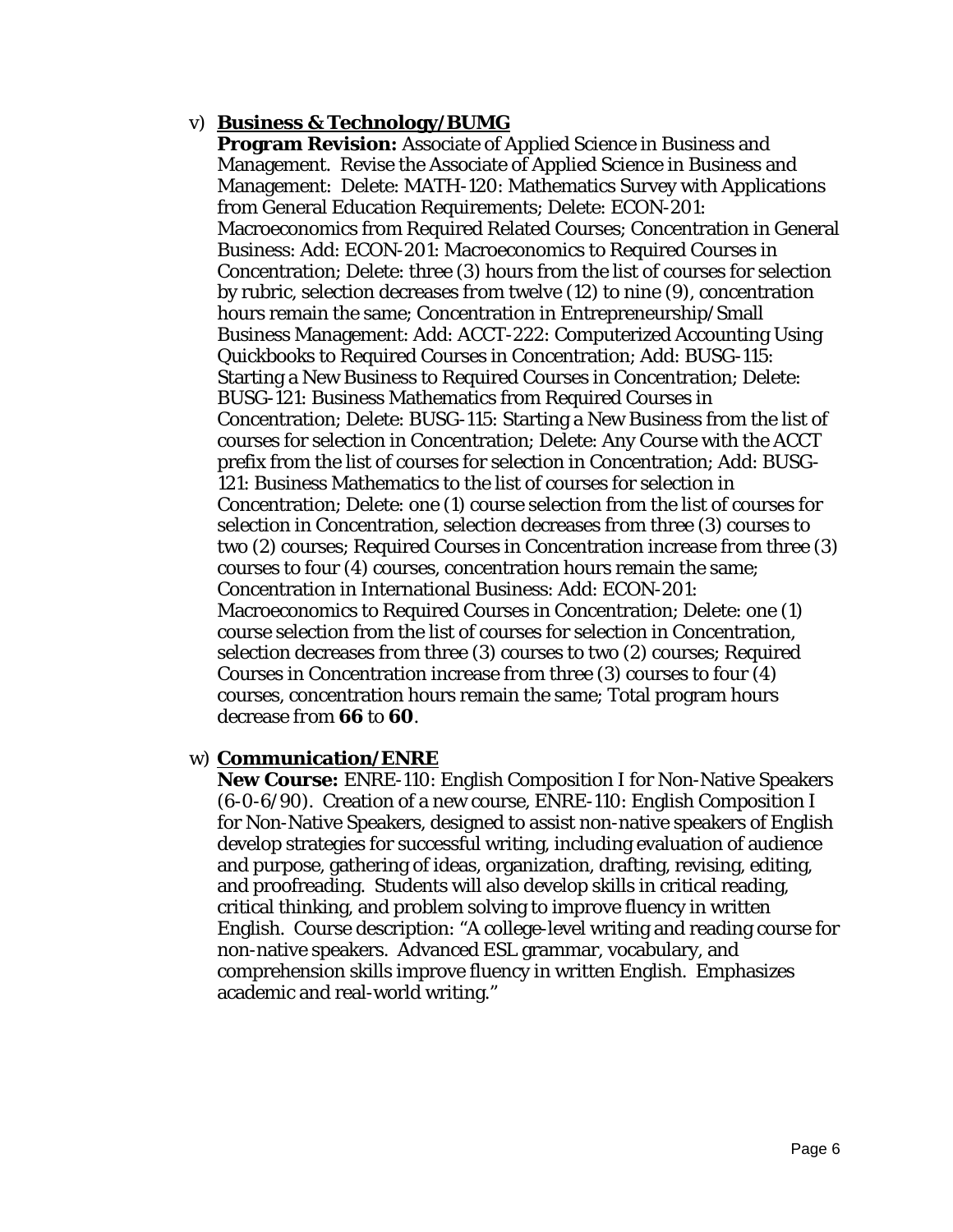# x) **Technical Division/TECH**

**New Course:** TECH-101: NCCER Technical Core Studies (3-1-3/60). Creation of a new course, , designed to prepare students for success in various Technical Division programs, and to earn Core Certification as issued by the National Center for Construction Education and Research (NCCER). Course description: "A general introduction to skills common to all Technical Division programs. Provides the information needed to prepare individuals to enter and safely work in technical trades. Includes overview of licensure, safety, customer and employer relations, and universally used tools, as well as the foundation skills needed to become successful in industry. The course contains lectures, group discussion and assignments."

# y) **Technical Division/TECH**

**Concept Proposal of a New Program:** Technical Competency Area NCCER Technical Core. Creation of a new Technical Competency Area (TCA) for NCCER Core. Upon completion of the course, TECH-101: NCCER Technical Core Studies, students are student will earn a nationally recognized industry based certification (NCCER CORE) as issued by the National Center for Construction Education and Research.

# z) **Arts & Humanities/TEAC**

**Program Revision:** Associate of Science in Teaching, Grades 1 – 5. Revise the Associate of Science in Teaching, Grades 1 – 5: Limit Fine Arts requirement three (3) hours to the following options: FNAR-120: Art Appreciation; MUSC-105: Music Appreciation; THEA-101: Introduction to Theatre; FNAR-125: Art History Survey I / FNAR-126: Art History Survey II. Course selection aligns with Louisiana Grade Level Expectations for Grades 1 – 5, and with Louisiana Components of Effective Teaching.

# **VI. Consent Agenda**

# a) **Arts & Humanities/THEA**

**Deletion of Pre/Co-requisite Requirements:** THEA-102: Modern Theatre: Deletion of Co-requisite of ENGL-101: English Composition I from THEA-102: Modern Theatre.

- b) **Arts & Humanities/THEA Deletion of Pre/Co-requisite Requirements:** THEA-103: Stagecraft. Deletion of Co-requisite requirement of THEA 121 or 122, or 221, or 222: Play Production I-IV from THEA-103: Stagecraft.
- c) **Arts & Humanities/THEA**

**Deletion of Pre/Co-requisite Requirements:** THEA-213: Musical Theatre: Deletion of Co-requisite requirement of Private Voice Lesson from THEA-213: Musical Theatre.